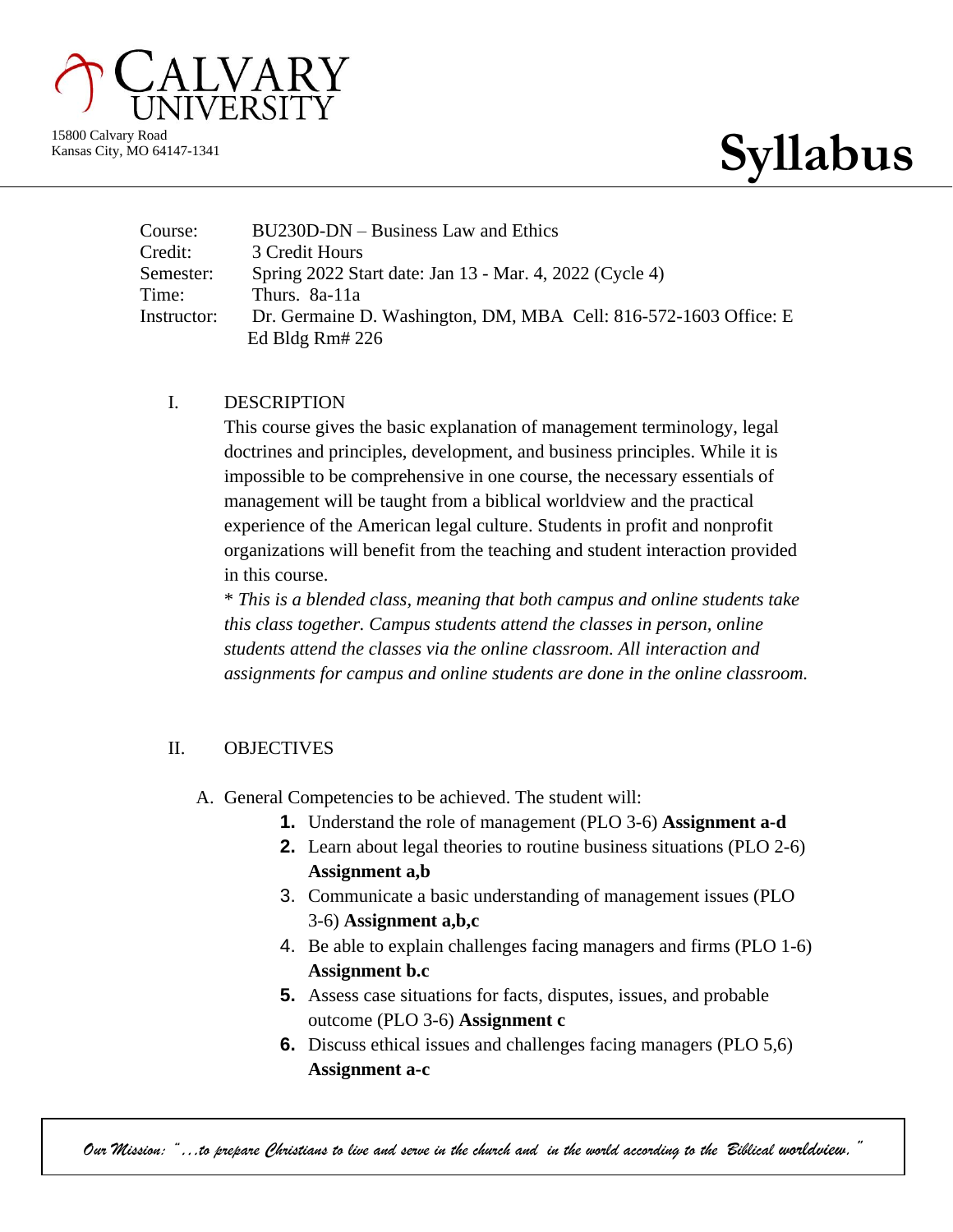- B. Specific Competencies to be achieved. The student will:
	- **1.** Apply legal theories to routine business situations Predict and explain probable impact of management decisions on business or nonprofit organizations (PLO 2-6) **Assignment c, d**
	- **2.** Outline and decide the major sources and types of law and the judicial system (PLO 3,4) **Assignment b,c,d**
	- **3.** Explain effects of government regulation on management decisions (PLO 3-6) **Assignment a-d**
	- **4.** Explain a biblical basis for management action (PLO 1-3) **Assignment a-d**
	- 5. Understand how to stay current on changing regulation (PLO 4-6) **Assignment b,c**
	- **6.** Speak and communicate in management terms (PLO 1-6) **Assignment a-d**

### III. REQUIREMENTS

- A. Classroom attendance or weekly online attendance.
- B. Read text, complete assignments, and participate in assessment & forum activities.
- C. Completion of course materials in each section according to the prescribed schedule.
- D. Complete assigned problems & case studies.
- E. Complete final exam.
- ➢ *Students with disabilities have the responsibility of informing the Accommodations Support Coordinator [\(aso@calvary.edu\)](mailto:aso@calvary.edu) of any disabling condition that may require support.*
- ➢ *Plagiarism is defined as copying any part of a book or paper without identifying the author. This also includes taking another person's ideas and presenting them as your own.*
- $\triangleright$  The Clark Academic Center (learning @calvary.edu), located in the library building, is dedicated to providing free academic assistance for all CU students. Student tutors aid with all facets of the writing process, tutor in various subject areas, prepare students for exams and facilitate tests. Please take advantage of this service.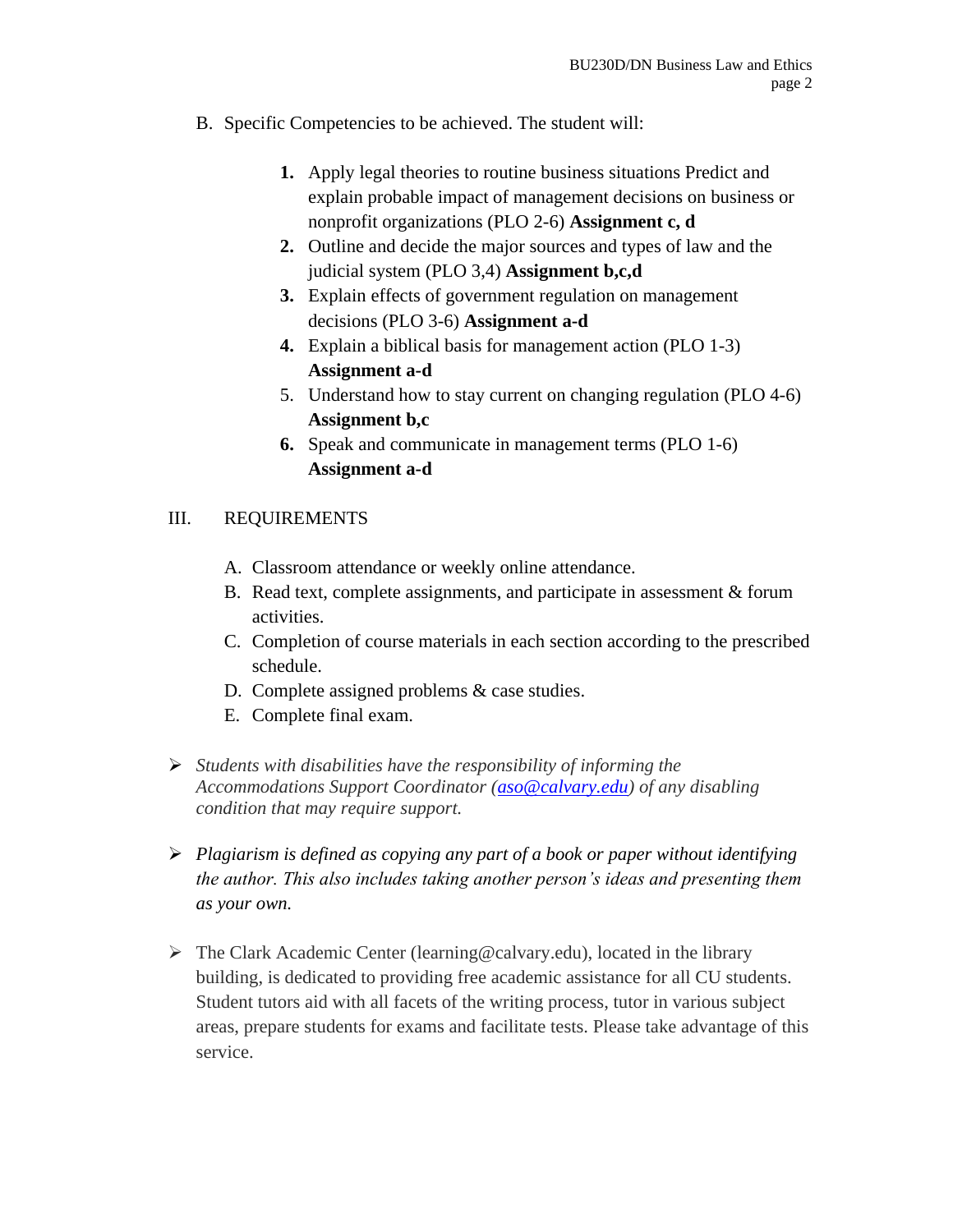$\triangleright$  Please see textbook section for important information about using the "Bible as a textbook".

#### **Business Administration students must to write papers according to the**  *Publication Manual of the American Psychological Association***, Seventh edition (APA Manual).**

 *Attendance: See Attendance policy in Canvas Announcements*

#### IV. METHODS

- F. Reading assignments
- G. Assigned problems
- H. Weekly Student Participation Forum (online course) and discussion.
- I. Written assignments must be submitted every week.
- J. Case Studies and Final Exam

#### V. MATERIALS - REQUIRED

Jennings, Marianne M. (2013). *Foundations of the Legal Environment of* 

*Business*. Mason, OH: South-Western Cengage Learning. ISBN # 978-

1133187523 Also, available on Kindle. Textbook price: \$260.00

Students may use their favorite Bible translation. *The Bible is a required textbook in every course at Calvary University. To facilitate academic level study, students are required to use for assignments and research an English translation or version of the Bible based on formal equivalence (meaning that the translation is generally word-for-word from the original languages), including any of the following: New American Standard (NASB, English Standard Version (ESV), New King James (NKJV), or King James (KJV). Other translations and versions based on dynamic equivalence (paraphrases, and thought-for-thought translations like NLT and NIV) may be used as supplemental sources. Please ask the professor if you have questions about a particular translation or version.*

#### VI. COURSE ASSIGNMENTS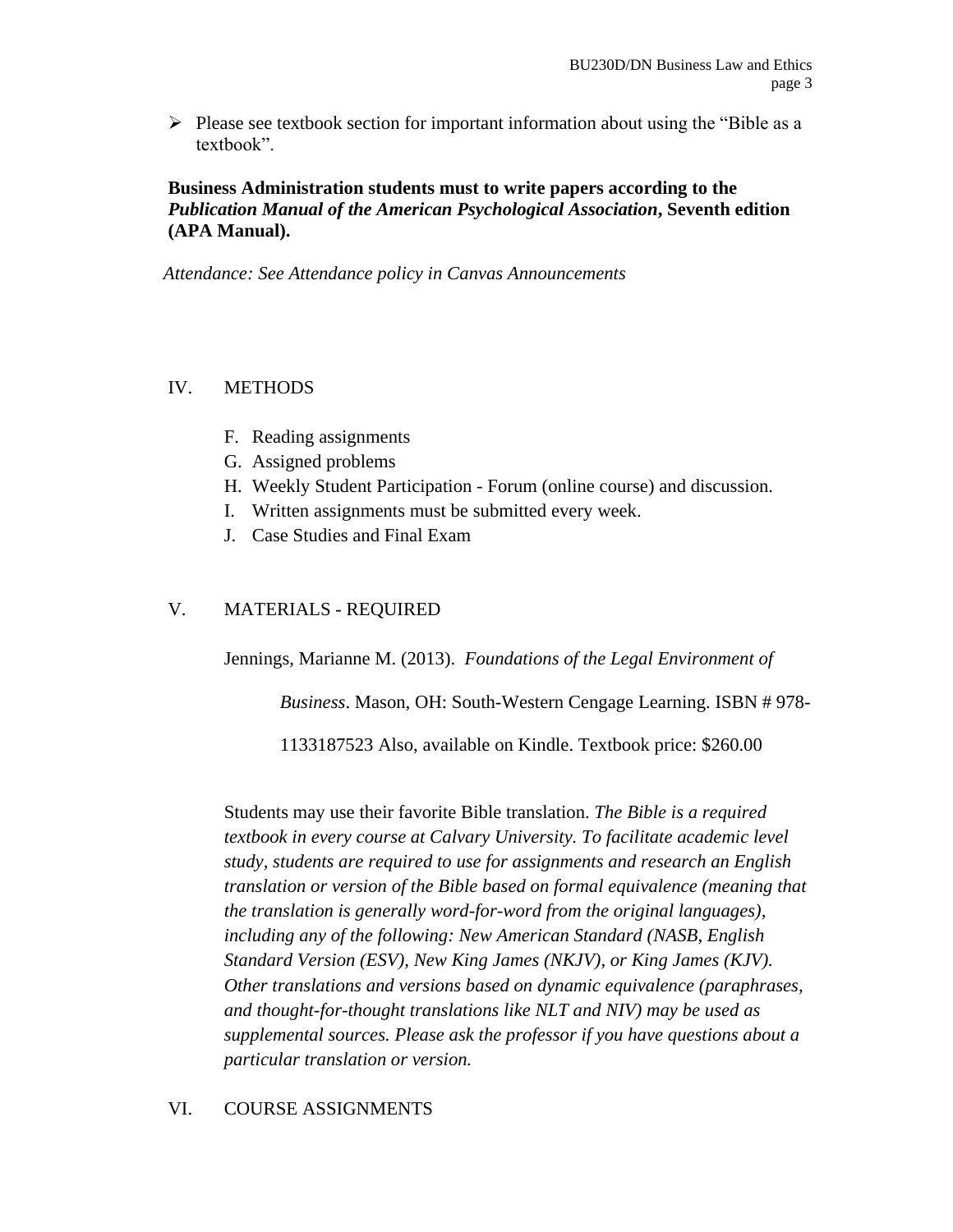- a. **Business Ethics and Social Responsibility Paper.** This assignment will allow students to understand judicial environment along, legal theories, court systems, and constitution along with Administrative laws.
- b. **Elements of Law and Procedural Rights Paper.** This assignment will enable to understand routine business situations along with ethical issues and challenges facing managers.
- c. **Business Marketing and Intellectual property Law Paper.** This assignment with allow this students to understand the concept of contract performance along with assessing case situations for facts, disputes, issues, and probable outcome.
- d. **Business Structure and Employee Discrimination Paper (Final).**  This assignment will allow students to theories of discrimination along with title laws and challenges facing managers and firms/organizations.

| Week   | Lecture/Discussion Topics                                         | Reading<br>Assignments | Due dates           |
|--------|-------------------------------------------------------------------|------------------------|---------------------|
| Week 1 | <b>Front Matter</b><br>Intro to Law<br><b>Business Ethics</b>     | Read Ch. 1-2           | Before class starts |
| Week 2 | <b>Court Systems</b><br>Constitution<br><b>Administrative Law</b> | Read Ch. 3-5           | Due class #2        |
| Week 3 | <b>Business Crimes/Torts</b>                                      | Read Ch. 6-7           | Due class #3        |
| Week 4 | <b>Environmental Regulations and</b><br>Contract                  | Read Ch. 8-10          | Due class #4        |
| Week 5 | Sales and Marketing                                               | Read Ch. 11-12         | Due Class #5        |
| Week 6 | Antitrust, Property, and<br>Agency Law                            | Read Ch. 13-15         | Due Class #6        |
| Week 7 | <b>Employee Regulations and</b><br>Discrimination                 | Read Ch. 16-17         | Due Class #7        |

#### VII. TENATIVE CLASS SCHEDULE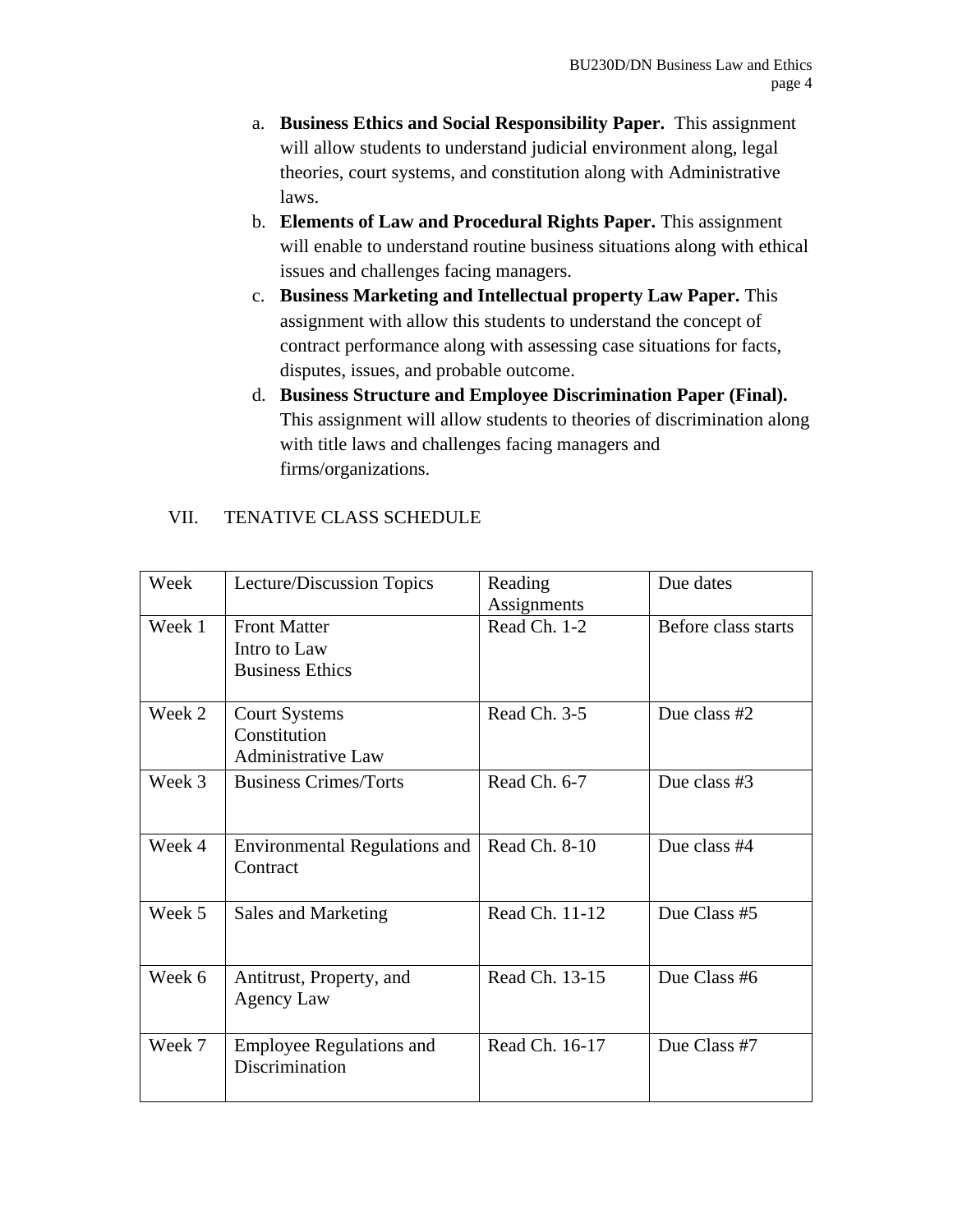| Week 8 | <b>Business Structure</b>                                  | Read Ch. 18-19                    | Due Class #8 |
|--------|------------------------------------------------------------|-----------------------------------|--------------|
|        |                                                            |                                   |              |
|        | Check Canvas for due date<br>regarding written assignments | No Presentations in<br>this class |              |
|        | and FINAL                                                  |                                   |              |

## Course Grading

| Writing assignments                     | 30%  |
|-----------------------------------------|------|
| Attendance, discussion, and Interaction | 20%  |
| Final                                   | 50%  |
|                                         | 100% |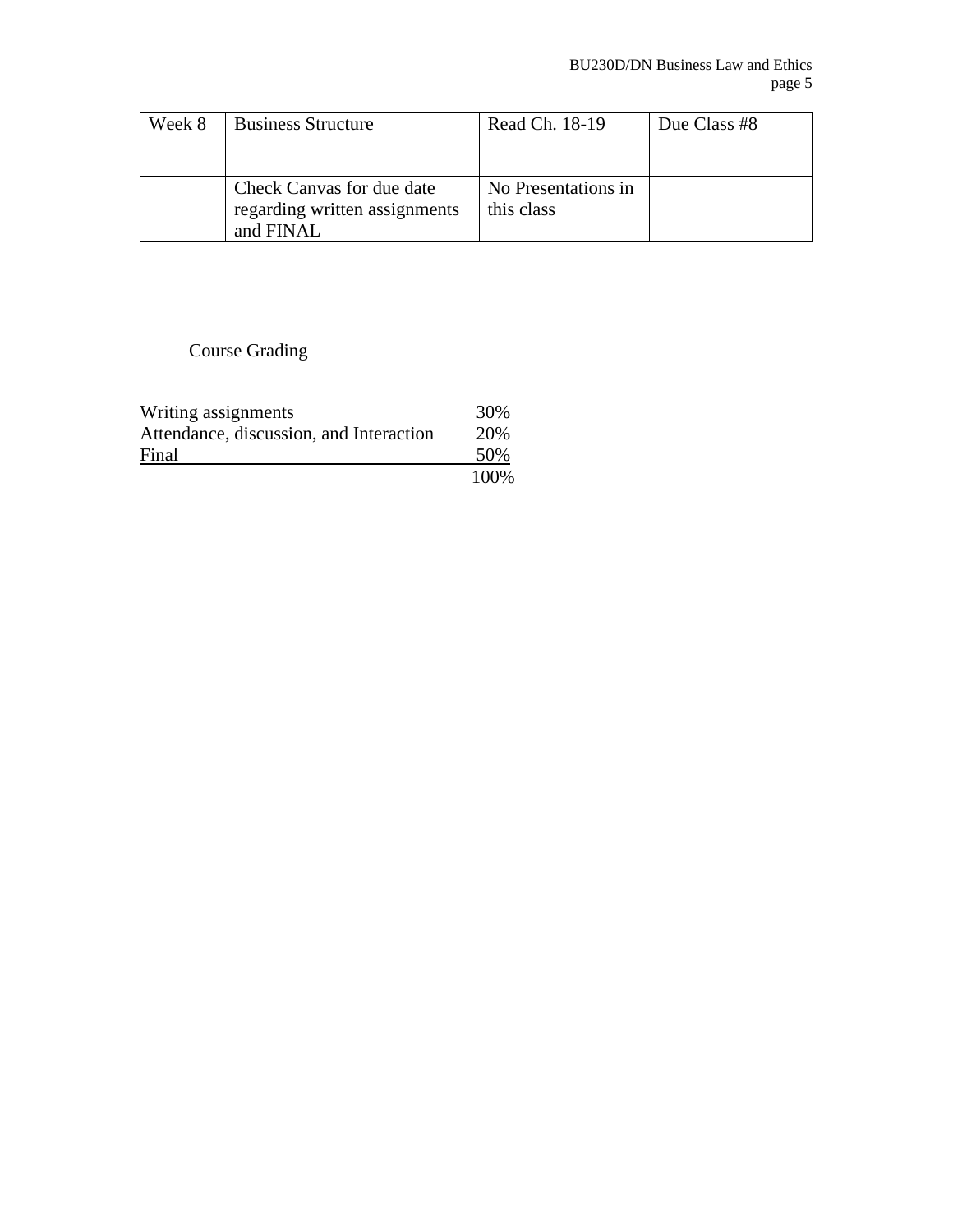| <b>CRITERIA</b>                                                        | <b>NEEDS</b>                                                                                                                                                                                                                                                                                                                   | <b>SATISFACTORY</b>                                                                                                                                                                                                                                                                                                                                       | <b>EXCEPTIONAL</b>                                                                                                                                                                                                                                                                                                                                                                                                                                            |
|------------------------------------------------------------------------|--------------------------------------------------------------------------------------------------------------------------------------------------------------------------------------------------------------------------------------------------------------------------------------------------------------------------------|-----------------------------------------------------------------------------------------------------------------------------------------------------------------------------------------------------------------------------------------------------------------------------------------------------------------------------------------------------------|---------------------------------------------------------------------------------------------------------------------------------------------------------------------------------------------------------------------------------------------------------------------------------------------------------------------------------------------------------------------------------------------------------------------------------------------------------------|
|                                                                        | <b>IMPROVEMENT</b>                                                                                                                                                                                                                                                                                                             | <b>Medium Points</b>                                                                                                                                                                                                                                                                                                                                      | <b>Maximum Points</b>                                                                                                                                                                                                                                                                                                                                                                                                                                         |
|                                                                        | <b>Minimum Points</b>                                                                                                                                                                                                                                                                                                          |                                                                                                                                                                                                                                                                                                                                                           |                                                                                                                                                                                                                                                                                                                                                                                                                                                               |
| <b>CONTENT</b><br>75%                                                  | The writer does not<br>demonstrate cursory<br>understanding of subject<br>matter, and/or the purpose<br>of the paper is not stated<br>clearly. The objective,<br>therefore, is not addressed<br>and supporting materials<br>are not correctly<br>referenced.<br>48.9 or FEWER POINTS                                           | The writer demonstrates<br>limited understanding of the<br>subject matter in that<br>theories are not well<br>connected to a practical<br>experience or appropriate<br>examples, though the<br>attempt to research the topic<br>is evident, and materials are<br>correctly referenced.<br>49 to 65.9 POINTS                                               | The writer demonstrates an<br>understanding of the subject<br>matter by clearly stating the<br>objective of the paper and links<br>theories to practical<br>experience. The paper includes<br>relevant material that is<br>correctly referenced, and this<br>material fulfills the objective of<br>the paper.<br>66 to 75 POINTS<br>Grade:                                                                                                                    |
|                                                                        | Paragraphs do not focus                                                                                                                                                                                                                                                                                                        |                                                                                                                                                                                                                                                                                                                                                           |                                                                                                                                                                                                                                                                                                                                                                                                                                                               |
| <b>ORGANIZATION</b><br><b>Including Readability &amp; Style</b><br>20% | around a central point, and<br>concepts are disjointedly<br>introduced or poorly<br>defended (i.e., stream of<br>consciousness).<br>The writer struggles with<br>limited vocabulary and has<br>difficulty conveying<br>meaning such that only the<br>broadest, most general<br>messages are presented.<br>15.9 or FEWER POINTS | Topics/content could be<br>organized in a more logical<br>manner. Transitions from<br>one idea to the next are<br>often disconnected and<br>uneven.<br>Some words, transitional<br>phrases, and conjunctions<br>are overused. Ideas may be<br>overstated, and sentences<br>with limited contribution to<br>the subject are included.<br>16 to 18.9 POINTS | The writer focuses on ideas and<br>concepts within paragraphs, and<br>sentences are well-connected<br>and meaningful. Each topic<br>logically follows the objective<br>and the conclusion draws the<br>ideas together.<br>The reading audience is<br>correctly identified,<br>demonstrated by appropriate<br>language usage (i.e., avoiding<br>jargon and simplifying complex<br>concepts). Writing is concise,<br>in active voice.<br>19 to 20 POINTS Grade: |
| <b>FORMAT</b><br>4%                                                    | The paper does not<br>conform to Turabian or<br>APA style. Students must<br>use on or the other<br>correctly.<br>0 POINTS                                                                                                                                                                                                      | The paper does not conform<br>completely to Turabian or<br>APA style (e.g., margins,<br>spacing, pagination,<br>headings, headers, citations,<br>references, according to the<br>appropriate style guide).<br>Up to 2 POINTS                                                                                                                              | The paper is correctly formatted<br>to style (e.g., margins, spacing<br>pagination, headings, headers,<br>citations, references, according<br>to the <i>appropriate</i> style guide).<br>2.1 to 4 POINTS Grade:                                                                                                                                                                                                                                               |
| GRAMMAR, PUNCTUATION,<br><b>&amp; SPELLING</b><br>$1\%$                | The writer demonstrates<br>limited understanding of<br>formal written language<br>use; writing is colloquial<br>(i.e., conforms to spoken<br>language). Grammar and<br>punctuation are<br>consistently<br>incorrect. Spelling errors<br>are numerous.<br>0 POINTS                                                              | The writer occasionally<br>uses awkward sentence<br>construction or overuses<br>and/or inappropriately uses<br>complex sentence<br>structure. Problems with<br>word usage (e.g., evidence<br>of incorrect use of<br>Thesaurus) and punctuation<br>persist causing difficulties<br>with grammar.<br>0.5 POINTS                                             | The writer demonstrates correct<br>usage of formal English<br>language in sentence<br>construction. Variation in<br>sentence structure and word<br>usage promotes<br>readability. There are no<br>spelling, punctuation, or word<br>usage errors.<br>1 POINT<br>Grade:                                                                                                                                                                                        |

# RUBRIC FOR THE EVALUATION OF WRITTEN ASSIGNMENTS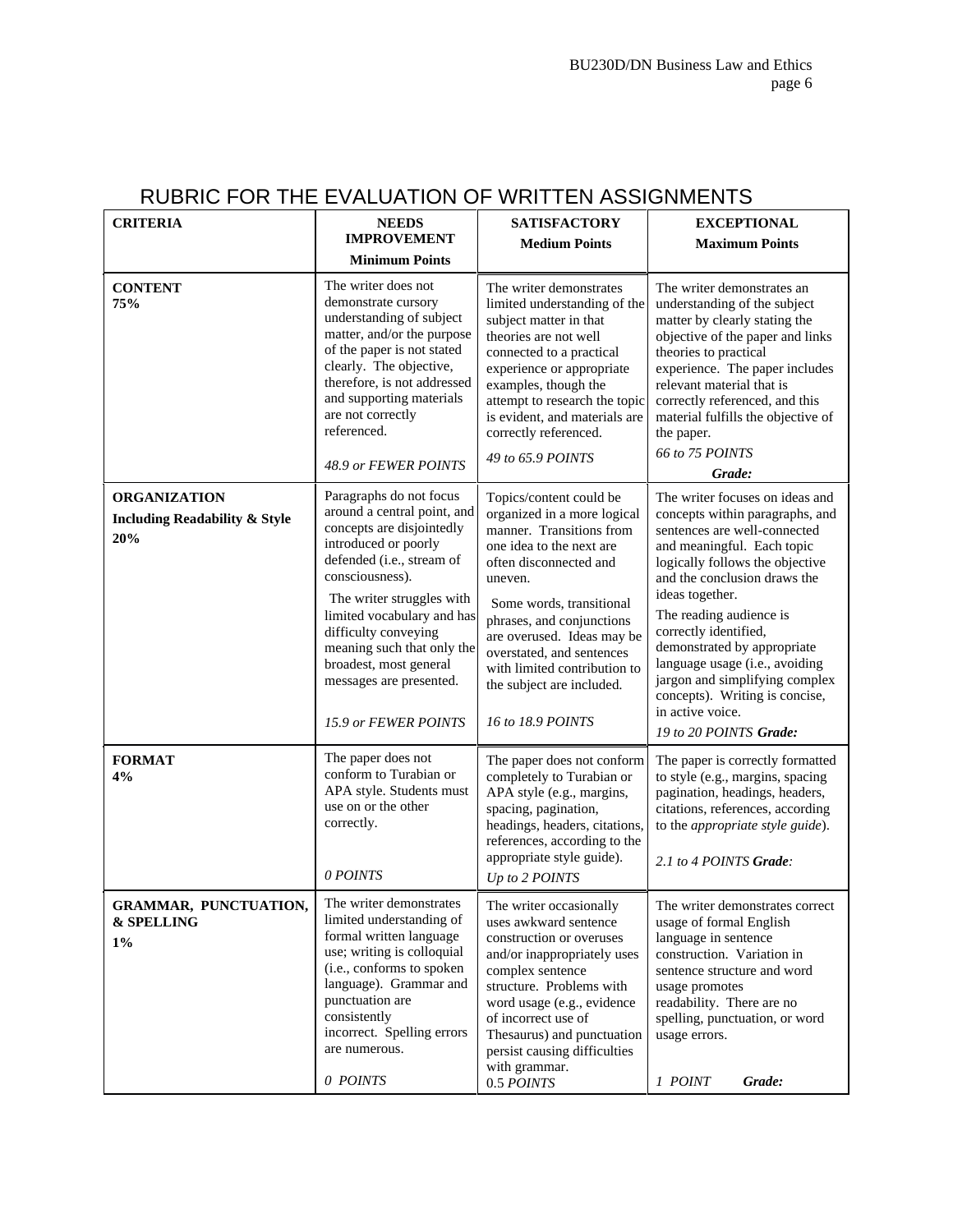#### **What is a Substantive Post?** © 2016 By Skip Hessel, D.M., M.B.A.

In a world of social media and text-messaging, interaction between student and teacher and other students is important. However, scholars begin to blur the boundaries of academic substance. Students want to make good grades and receive fair treatment. Instructors want to share principles of their discipline. In an effort to clarify how to post thoughts in an interactive forum, these instructions attempt to define substance.

A substantive post conveys a complete thought with academic rigor. Student scholars must take into account the wide variety of readers in a social media setting and communicate appropriately. One cannot assume that every reader has had exactly the same training or even similar experiences. Ergo, one must write complete thoughts to overcome any inadequacy. Similarly, academic rigor forgoes any thoughtless conclusions. While expressing new ideas and exercising academic freedom, contributors must consider what is known about the subject and include known knowledge in academic writing. Writers should consider the level of knowledge and use certain amount of judgement too. Substance requires balance. Scholars should consider their readers and communicate as well as possible.

Because today's academic environment includes many cultures, writers must consider the inappropriate use of metaphors and colloquialisms. An expression or satire may not make sense to a reader from a culture in another part of the same country or on the other side of the world. Students posting substantive responses avoid using expressions and phrases with vague meanings that the reader could misunderstand.

Substantive posts also cite sources. When using the ideas of others, a scholar gives appropriate in-text citations when responding to forum. For example,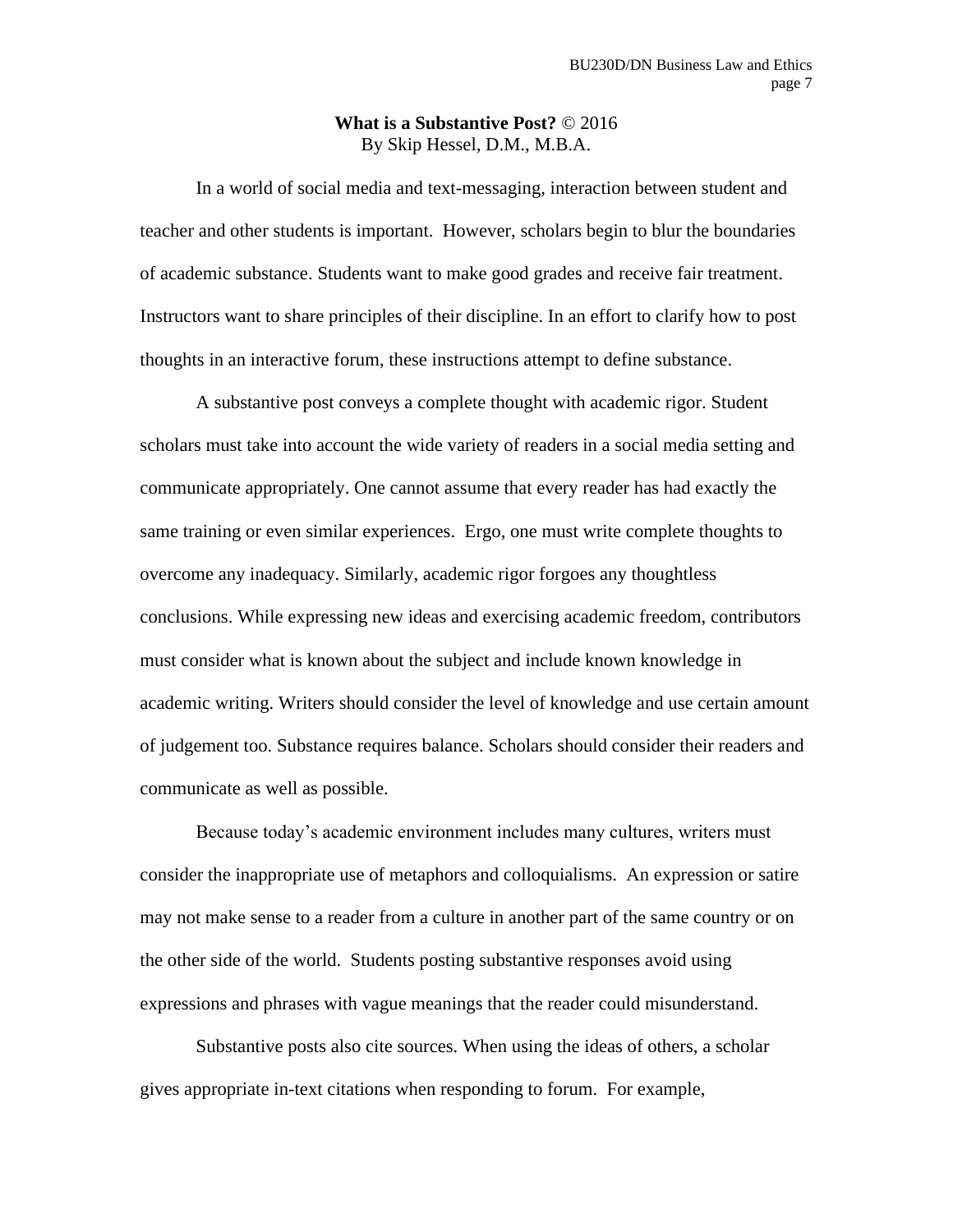Blackaby and Blackaby (2011) found many believers get frustrated with technology and media that has become commonplace; however, believers must "embrac[e] technology with gusto" (p. 8).

Others who express innovative thinking should receive credit for their ideas and intellectual property. Additionally, readers should have the opportunity to consider source materials themselves. A substantive post will include such citations.

Students often ask for specific guidelines. Unfortunately, students sometimes put minimum requirements ahead of quality responses. At the risk of students falling into this trap, the instructor believes a substantive post will contain one or two complete paragraphs that include approximately 300 words. Some substantive posts convey meaning with less; however, many require much more. Moreover, a substantive post will demonstrate the scholar's attempt to grow. Therefore, assigned reading materials and other sources are found as in-text citations and as references. At a minimum, each substantive post will contain at least one. Students expecting great evaluations should include at least one citation in a 300+ word post.

In many ways, participating in a forum raises tremendous opportunity. The asynchronous learning environment allows students to consider the thoughts of others, to research the subject, and to respond in their own time. Students should take advantage of this unique opportunity. Your instructor will gently correct you and evaluate you along your journey. But, great students will consider how they can practice these skills from their very first post.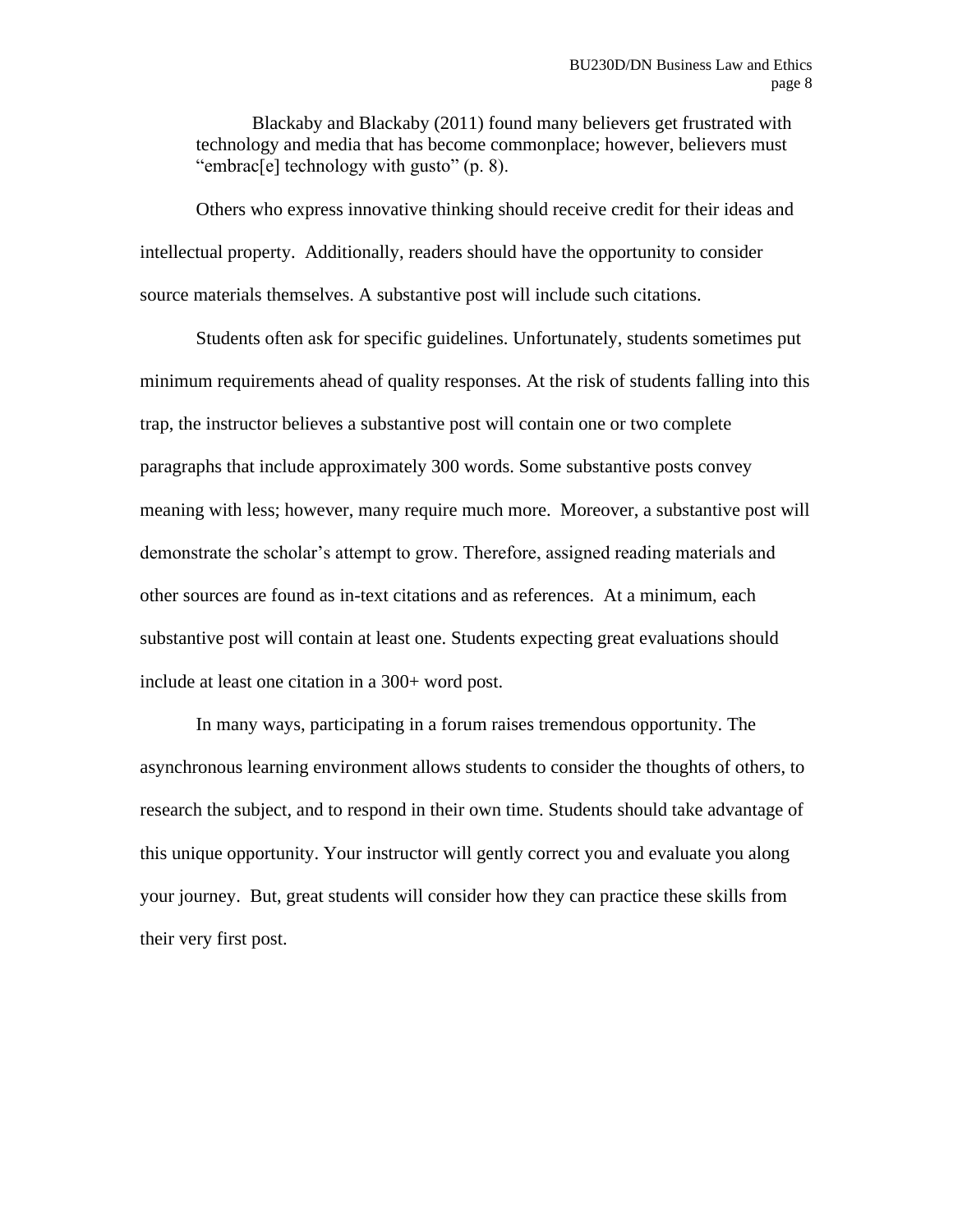## Reference

- Blackaby, H., & Blackaby, R. (2011). *Spiritual leadership: moving people on to God's agenda*. B & H Publishing: Nashville, TN.
- Jennings, M. M. (2013). Foundations of the Legal Environment of Business. South-

Western, Cengage Learning: Mason, OH.